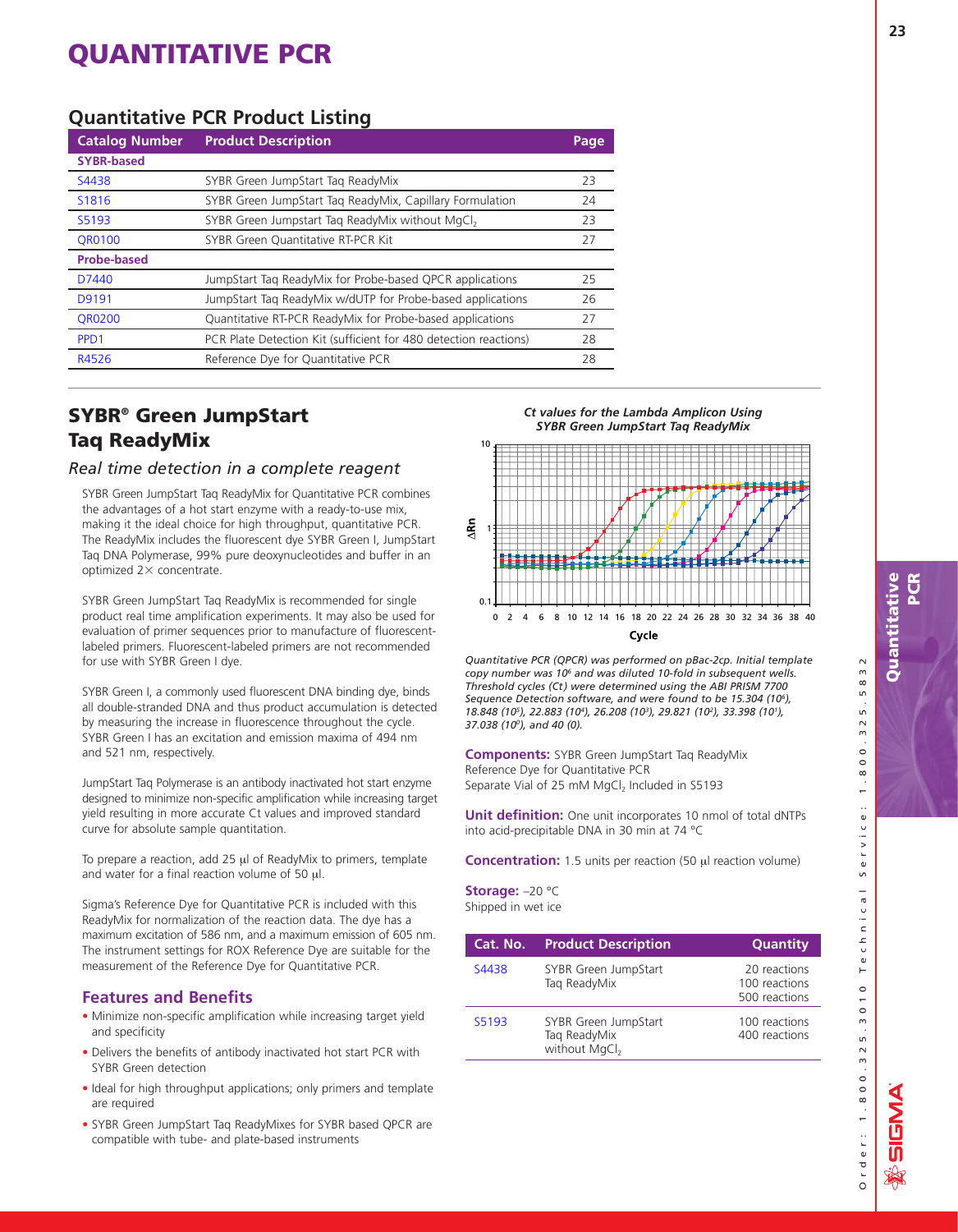#### *Mechanism of SYBR Green I in QPCR*

*1) Set up your PCR reaction with the SYBR Green 2) As the reaction progresses, double-stranded JumpStart Taq ReadyMix. The mix contains enzyme, dNTPs, buffer and SYBR Green I dye. Just add your primers and template.*



*products are generated. The SYBR Green I dye intercalates into these products and begins to fluoresce.*



*3) When enough products have accumulated the fluorescence rises above background. This is called the threshold cycle or Ct. The Ct value is used to quantify the starting amount of template.*



### **SYBR® Green JumpStart™ Taq ReadyMix™**

### *Capillary Formulation*

SYBR Green JumpStart Taq ReadyMix, Capillary formulation combines the advantages of a hot start enzyme, JumpStart Taq, in a  $2\times$ concentrate ReadyMix specifically designed for use with capillary instruments, such as the Roche LightCycler® real-time thermal cycler. SYBR Green JumpStart Taq ReadyMix is an optimized formulation containing SYBR Green I dye, JumpStart Taq DNA Polymerase, 99% pure deoxynucleotides, buffer and stabilizers.

SYBR Green JumpStart Taq ReadyMix is recommended for single product real time amplification experiments. Fluorescent-labeled probes are not recommended for use with SYBR Green I dye.

SYBR Green I binds all double-stranded DNA and detection is monitored by measuring the increase in fluorescence throughout the cycle.

JumpStart Taq Polymerase, an antibody inactivated hot start enzyme, is designed to minimize non-specific amplification while increasing target yield resulting in more accurate Ct values and an improved standard curve for absolute sample quantitation.

To prepare a reaction, 10 μl of ReadyMix is added to primers, template and water for a final reaction volume of 20 μl. Once the reaction has reached 70 °C, the complex dissociates and the polymerase becomes fully active. No special preparations or protocol changes are required.

#### **Features and Benefits**

- Minimizes non-specific amplification while increasing target yield and specificity
- Delivers the benefits of antibody inactivated hot start PCR with SYBR Green detection in a ReadyMix specifically designed for capillarybased instruments; only primers and template are required
- SYBR Green JumpStart Taq ReadyMixes for SYBR based QPCR are formulated with MgCl<sub>2</sub> or packaged with a separate vial for ease of optimization

*Efficient and Sensitive Amplification with Human Genomic DNA* 10.000



*Quantitative PCR was performed on human genomic DNA using the Roche LightCycler. The template was diluted 10-fold in subsequent wells with concentrations of 30 ng to 30 pg. Sigma's SYBR Green Taq ReadyMix, capillary formulation (in red) has comparable sensitivity and efficiency to supplier R's SYBR Green master mix (in blue).*

**Components:** SYBR Green JumpStart Taq ReadyMix Reference Dye for Quantitative PCR Separate Vial of 25 mM  $MgCl<sub>2</sub>$  Included in S5193

**Unit definition:** One unit incorporates 10 nmol of total dNTPs into acid-precipitable DNA in 30 min at 74 °C

**Storage:** –20 °C Shipped in wet ice

| Cat. No. | <b>Product Description</b>                                        | <b>Quantity</b>                                 |
|----------|-------------------------------------------------------------------|-------------------------------------------------|
| S1816    | SYBR Green Tag ReadyMix,<br>Capillary Formulation                 | 200 reactions<br>100 reactions<br>400 reactions |
| S5193    | SYBR Green JumpStart<br>Tag ReadyMix<br>without MgCl <sub>2</sub> | 100 reactions<br>400 reactions                  |

sigma-aldrich.com

 $m a - a 1 d r i c h$ 

 $1.615$ 

 $\mathsf E$  $\circ$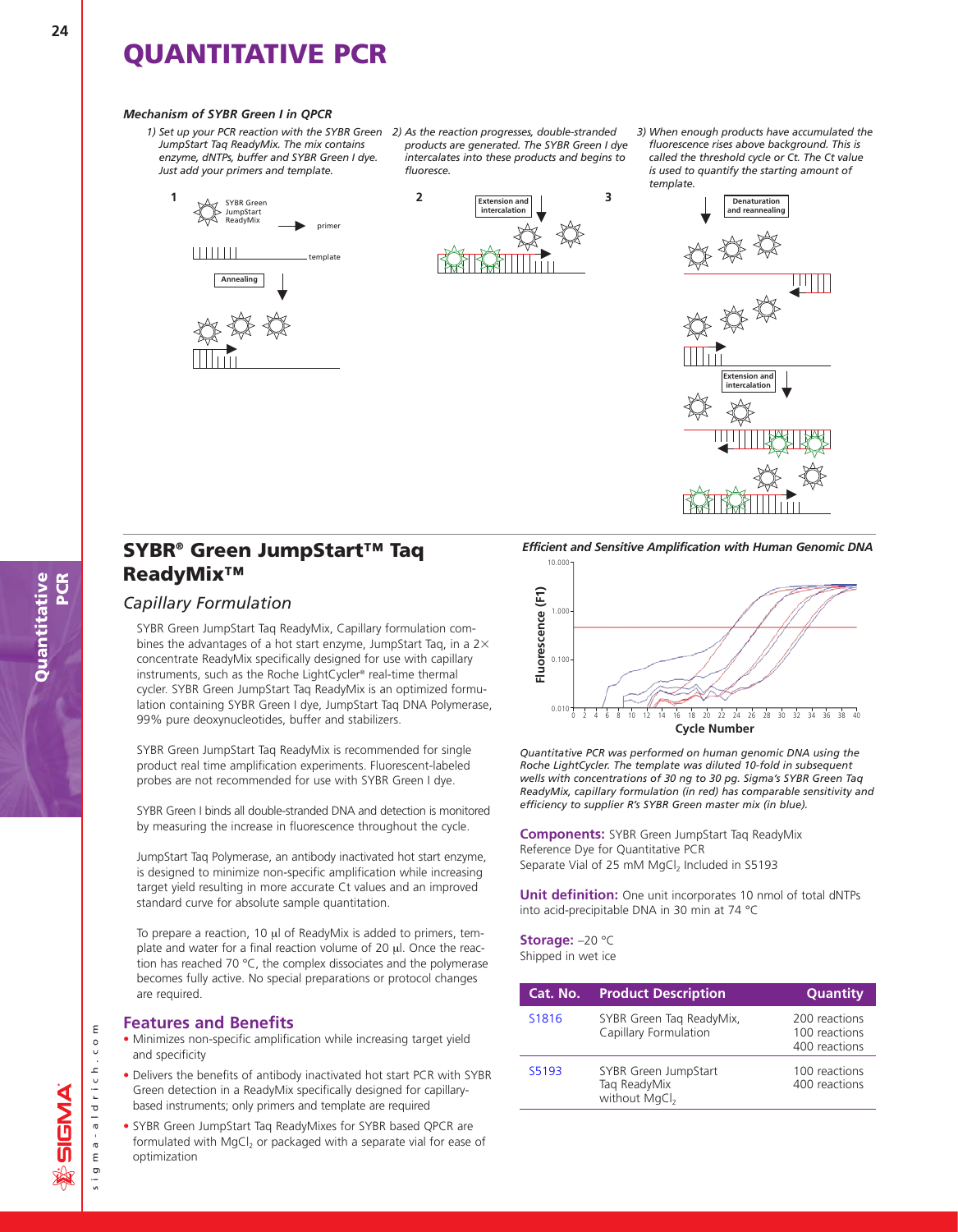### **JumpStart™ Taq ReadyMix™ for Quantitative PCR**

### *For probe-specific real time PCR applications*

JumpStart Taq ReadyMix for Quantitative PCR combines the advantages of a hot start enzyme with a ready-to-use mix for high throughput, quantitative PCR (QPCR). It does not contain a fluorescent detection method, which makes it compatible for use with many formats. Dual-labeled probes, Molecular Beacons, or double-stranded binding dyes such as SYBR Green I dye can all be individually optimized for use with this ReadyMix.

The ReadyMix contains JumpStart Taq DNA Polymerase, 99% pure deoxynucleotides and buffer in an optimized  $2\times$  concentrate. JumpStart Taq Polymerase, an antibody inactivated hot start enzyme, is designed to minimize non-specific amplification while increasing target yield. Unlike other hot start methods (i.e. chemical inactivation), JumpStart Taq Polymerase does not require a pre-incubation step prior to cycling because polymerase activity is fully restored during the first denaturation cycle of the PCR reaction. To prepare a reaction, add 25 μl of the ReadyMix to primers, template, detection component and water for a total reaction volume of 50 μl.

Sigma's Reference Dye for Quantitative PCR is included with this ReadyMix for normalization of the reaction data. The dye has a maximum excitation of 586 nm, and a maximum emission of 605 nm. The instrument settings for ROX reference dye are suitable for the measurement of the Reference Dye for Quantitative PCR. A tube of 25 mM MgCl<sub>2</sub> is provided for easy optimization of the QPCR reaction.

### **Features and Benefits**

- Minimize non-specific amplification while increasing target yield and specificity, both of which result in lower, more accurate Ct values. Also available with dUTP (Catalog Number D9191) to prevent carry-over contamination
- Compatible with a variety of fluorescent detection methods including dual-labeled probes and Molecular Beacons, recommended for multiplex comparative studies
- Designed for use with either plate/tube real time thermal cyclers or capillary instruments

### **Components:** JumpStart Taq ReadyMix 25 mM MgCl<sub>2</sub>

Reference Dye for Quantitative PCR

**Unit definition:** One unit incorporates 10 nmol of total dNTPs into acid-precipitable DNA in 30 min at 74 °C

**Concentration:** 1.5 units per reaction (50 μl reaction volume)

#### **Storage:** –20 °C Shipped in wet ice

| Cat. No. | <b>Product Description</b>                            | <b>Quantity</b>                |
|----------|-------------------------------------------------------|--------------------------------|
| D7440    | JumpStart Tag ReadyMix for<br><b>Ouantitative PCR</b> | 100 reactions<br>400 reactions |



*Quantitative PCR was performed on human genomic DNA. The template was diluted 10-fold in subsequent wells; concentrations were 10 ng, 1 ng, 0.1 ng and 0.01 ng. A TaqMan probe and primers specific for a 250 bp PCR product of the* β*-actin gene were used with Sigma's JumpStart Taq ReadyMix for Quantitative PCR or a master mix from Supplier A. Final magnesium concentration was adjusted to 3.5 mM. Thermal cycling conditions were those recommended by Supplier A. The JumpStart Taq ReadyMix (in red) has better amplification efficiency (Figure 1), resulting in lower Ct values than Supplier A (in blue) (Figure 2).*

#### *Superior Amplification Efficiency with Lower Ct*

5832

 $\overline{5}$ 

 $\sim$ 

 $\omega$  $\circ$  $\circ$ 

Order: 1.800.325.3010 Technical Service: 1.800.325.5832  $\frac{8}{1}$ .  $\ddot{\phantom{a}}$  $\frac{e}{1}$  $\frac{1}{2}$  $S e$  $\overline{a}$ Technica  $\frac{0}{1}$  $\circ$  $5.3$ rder: 1.800.32

**ANSIG**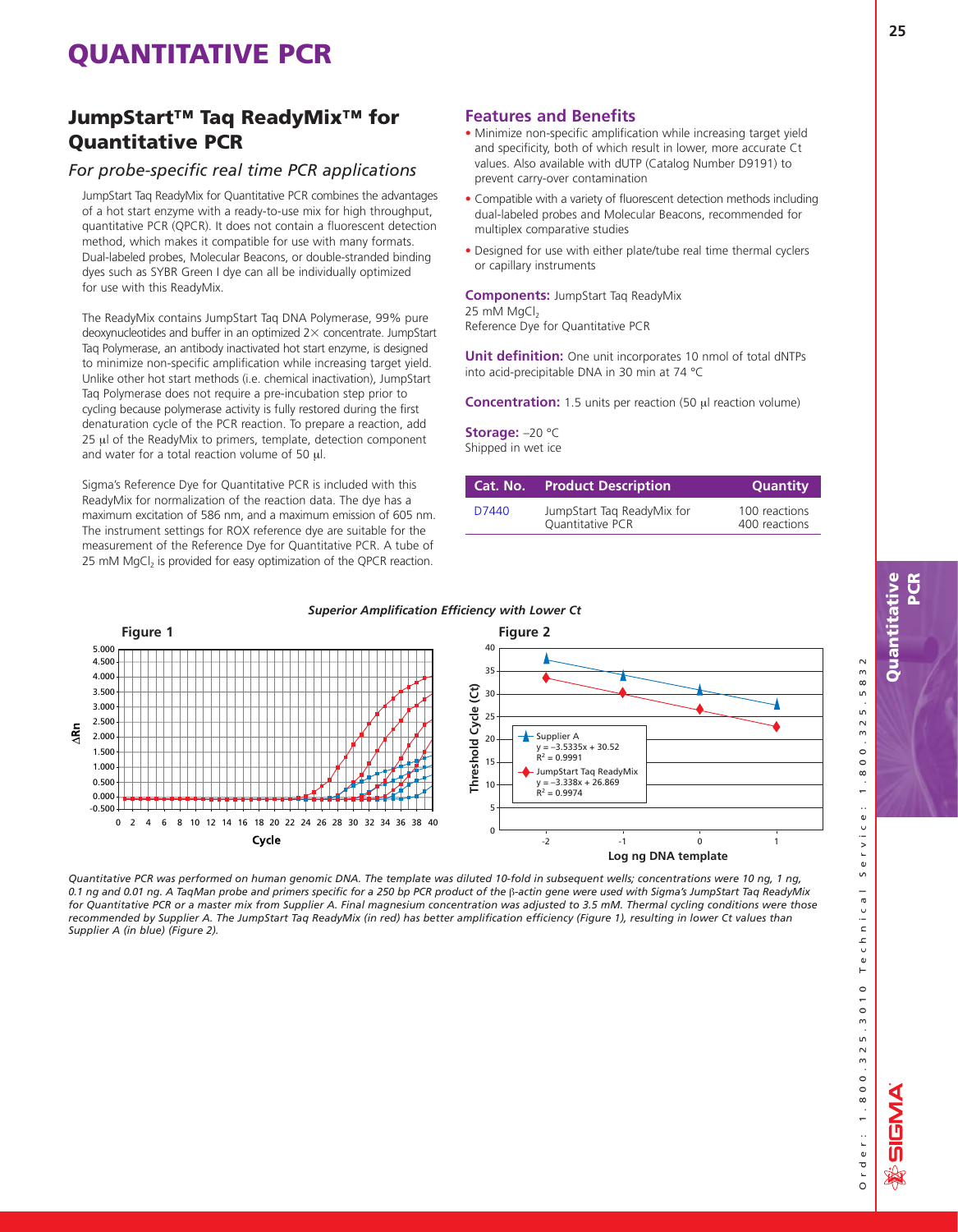### **JumpStart™ Taq ReadyMix™ with dUTP**

JumpStart Taq ReadyMix with dUTP for Quantitative PCR Kit provides the performance enhancements of our JumpStart Taq Antibody for hot start in a convenient, easy-to-use reaction mixture. The mix has no added dyes, making it ideal for performing high throughput quantitative PCR (QPCR) methods that rely on a fluorescent probe.

The ReadyMix has incorporated dUTP in place of TTP to facilitate carryover prevention. This nucleotide mixture provides the ability to eliminate contaminating PCR products by use of a Uracil-DNA glycosylase (UNG). The ready-to-use mixture of JumpStart Taq DNA Polymerase, 99% pure deoxynucleotides and reaction buffer is provided in a  $2\times$  concentrate. Simply add 25  $\mu$ L of the 2 $\times$  mix DNA template, primers, fluorescent probe, UNG, and water. At room temperature, the JumpStart Taq antibody inactivates the DNA polymerase. However, during the first denaturation step of the cycling process, the complex dissociates and the polymerase becomes fully active.

### **Features and Benefits**

- The ideal ReadyMix for high throughput, quantitative PCR applications where carryover contamination is a concern
- The hot start mechanism using JumpStart Taq antibody prevents non-specific product formation. Assembled PCR reactions can remain at room temperature for up to 2 hours without compromising performance
- The incorporation of dUTP provides the ability to eliminate contaminating PCR products from earlier reactions with uracil-DNA. Use of uracil-DNA glycosylase (UNG) prevents carryover contamination

**Components:** JumpStart Taq ReadyMix with dUTP 25 mM MgCl<sub>2</sub> Reference Dye for Quantitative PCR

**Unit definition:** One unit incorporates 10 nmol of total dNTPs into acid-precipitable DNA in 30 min at 74 °C

**Concentration:** 2.5 units per reaction (50 μl reaction volume)

**Storage:** –20 °C Shipped in wet ice

| Cat. No. | <b>Product Description</b>          | <b>Quantity</b>                |
|----------|-------------------------------------|--------------------------------|
| D9191    | JumpStart Tag ReadyMix<br>with dUTP | 100 reactions<br>400 reactions |

sigma-aldrich.com

sigma-aldrich.co

 $\mathsf E$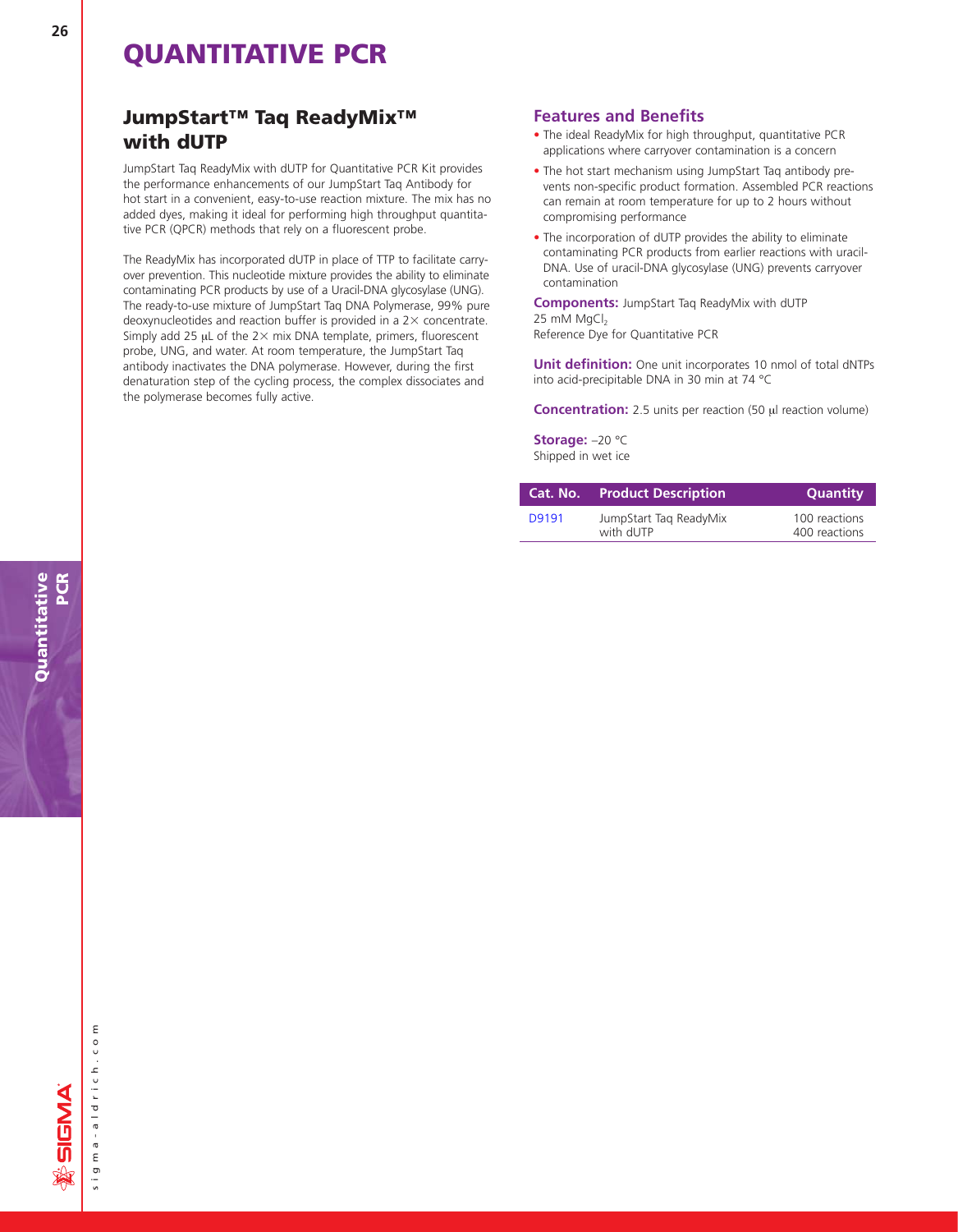### **SYBR® Green Quantitative RT-PCR Kit**

The SYBR Green Quantitative RT-PCR Kit combines eAMV Reverse Transcriptase, JumpStart Taq DNA Polymerase and SYBR Green I fluorescent dye in a one-step RT-PCR kit designed for the quantitative analysis of gene expression. eAMV has the ability to transcribe through difficult secondary structure at elevated temperatures (up to 65 °C). The ReadyMix includes SYBR Green I dye, JumpStart Taq DNA Polymerase, 99% pure deoxynucleotides, buffer and stabilizers, and is provided as a  $2\times$  concentrate for convenience. JumpStart Taq DNA Polymerase uses JumpStart Taq antibody to inactivate the enzyme below 70 °C, preventing primer dimers and non-specific product formation. The double-stranded DNA-specific fluorescent SYBR Green I reporter has high sensitivity, is easy to use and is less expensive than sequence-specific fluorescent probes.

The SYBR Green Quantitative RT-PCR Kit delivers high specificity and reproducibility. Since SYBR Green I dye will detect all non-specific quantitative RT-PCR product formation, well-designed primers are recommended for this system to ensure the highest possible specificity. The kit has been optimized for use with both plate/tube real time instruments and with the Roche LightCycler capillary instrument. A reference dye is provided in a separate vial to be used in ABI Detection Systems.

#### **Features and Benefits**

- eAMV Reverse Transcriptase has the ability to transcribe through difficult secondary structures at elevated temperature (up to 65 °C)
- Minimize non-specific amplification while increasing target yield and specificity, both of which result in lower, more accurate Ct values
- SYBR based detection allows quantitation of all double-stranded DNA. Specificity is greatly enhanced by the incorporation of JumpStart Taq. Optimized to help you achieve superior results, our eAMV RT-PCR Kit is compatible with tube, plate, and capillarybased instruments

### **Quantitative Reverse Transcriptase PCR ReadyMix for Probe-Based Applications**

Quantitative Reverse Transcriptase PCR (QRT-PCR) provides a highly sensitive method for the quantitative analysis of gene expression. Sigma's QRT-PCR ReadyMix combines the advantages of Enhanced Avian Reverse Transcriptase (eAMV RT) and JumpStart Taq with a ready-to-use mix specifically designed for probe-based QRT-PCR. Sigma's QRT-PCR ReadyMix is specially formulated to help you achieve superior results regardless of difficult secondary structure or chosen fluorescent detection chemistry.

QRT-PCR ReadyMix for probe-based applications is a  $2\times$  concentrate blend of JumpStart Taq, 99% pure dNTPs, buffer, glass passivator, and stabilizers. The ReadyMix is also packaged with a separate vial of eAMV RT, 25 mM MgCl<sub>2</sub>, 10 $\times$  PCR Buffer, and Reference Dye for normalization of the reaction data.

#### **Features and Benefits**

- eAMV Reverse Transcriptase has the ability to transcribe through difficult secondary structures at elevated temperature (up to 65 °C)
- Minimize non-specific amplification while increasing target yield and specificity, both of which result in lower, more accurate Ct values
- Compatible with a variety of fluorescent detection methods including dual-labeled probes and Molecular Beacons, Sigma's ReadyMix is also formulated for use on tube, plate, and capillarybased instruments



*Quantitative SYBR Green RT-PCR was performed in duplicate on human total RNA from cell line HeLa-S3. The total RNA was diluted 10-fold in subsequent capillaries with concentrations of 500 ng to 5 pg. Primers specific for a* β*-actin 187 bp RT-PCR product were used for amplification.*

**Components:** SYBR Green Taq ReadyMix for Quantitative RT-PCR eAMV Reverse Transcriptase 10× PCR Buffer 25 mM MgCl<sub>2</sub> Reference Dye for Quantitative PCR

**Storage:** –20 °C Shipped in wet ice

|        | <b>Cat. No. Product Description</b>          | <b>Quantity</b> |
|--------|----------------------------------------------|-----------------|
| OR0100 | <b>SYBR Green Quantitative</b><br>RT-PCR Kit | 1 kit           |



*Quantitative RT-PCR ReadyMix was performed in duplicate on total RNA from the HeLa S3 cell line. Total RNA was DNase treated and diluted 10-fold in subsequent capillaries. Forward and reverse primers specific for c-Myc were used for amplification. Enhanced Avian Reverse Transcriptase was diluted 1:20. Measurements were made using the Roche LightCycler®.*

**Components:** Probe-based QRT-PCR ReadyMix eAMV Reverse Transcriptase 10× PCR Buffer 25 mM MgCl<sub>2</sub> Reference Dye for Quantitative PCR

#### **Storage:** –20 °C

|               | <b>Cat. No. Product Description</b>                                                    | <b>Quantity</b> |
|---------------|----------------------------------------------------------------------------------------|-----------------|
| <b>OR0200</b> | QRT-PCR ReadyMix for probe-based<br>applications<br>Sufficient for 100-50 µl reactions | 1 kit           |

Order: 1.800.325.3010 Technical Service: 1.800.325.5832

Technical

 $\frac{0}{1}$  $\circ$  $5.3$ 

rder: 1.800.32

**NASIS** 

 $S$  e r v

5.5832

 $\sim$  $\omega$  $\overline{\circ}$ 

 $1.80$  $\ddot{\phantom{a}}$  $\vdots$